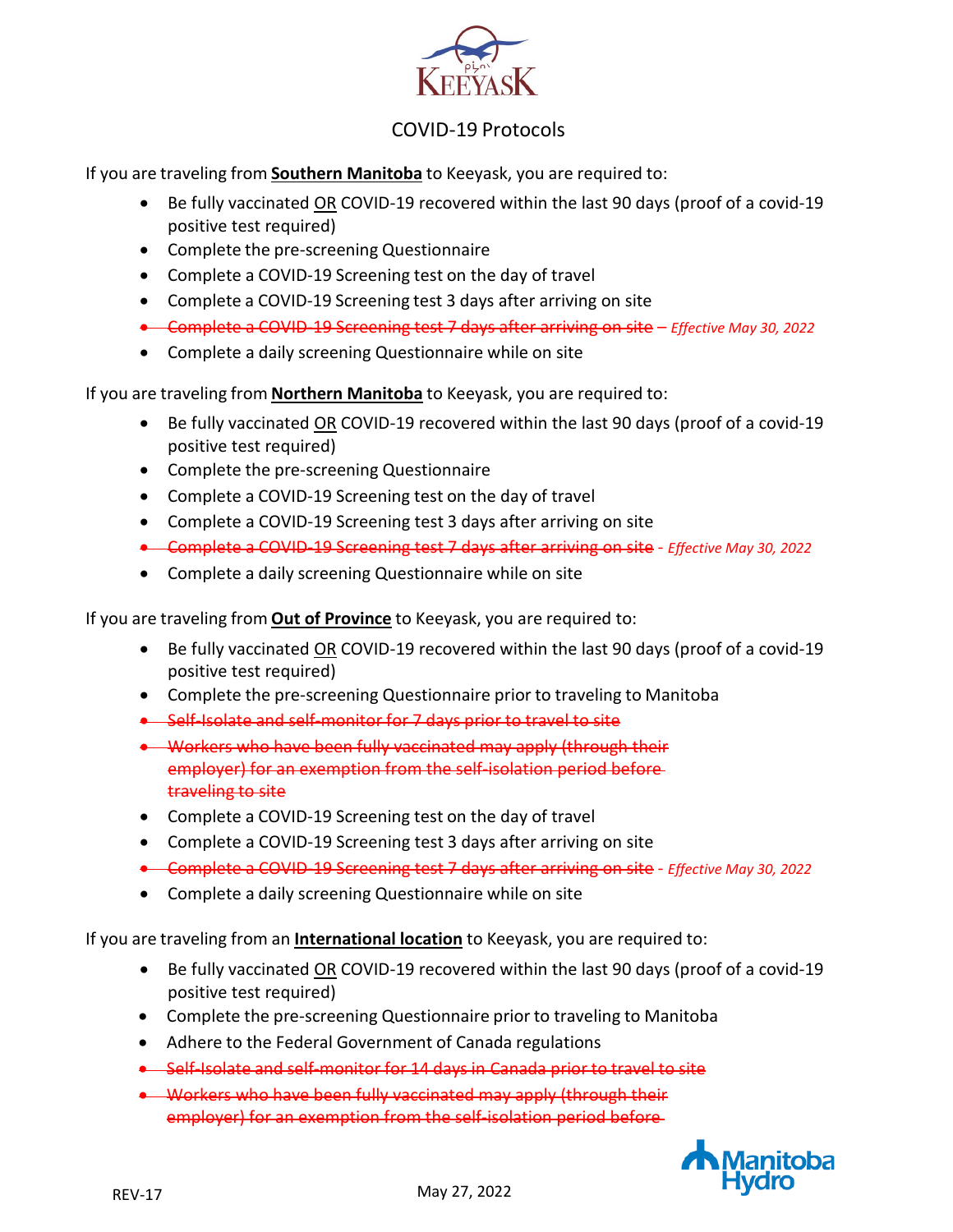

#### traveling to site

- Complete a COVID-19 Screening test on the day of travel to site
- Complete a COVID-19 Screening test 7 days after arriving on site *Effective May 30, 2022*
- Complete a daily screening Questionnaire while on site

**Proof of vaccination or COVID-19 positive test result must be submitted, and confirmation received prior to travel.** Please submit documentation to: [SM-KeeyaskPandemic-COVID19@hydro.mb.ca](mailto:SM-KeeyaskPandemic-COVID19@hydro.mb.ca) 

**Fully Vaccinated:** individuals are considered fully vaccinated from COVID-19 14 days after receiving their second dose of a 2-dose vaccine or 14 days after receiving a single-dose vaccine.

*Please note if you are required to enter the Keeyask Project and are not fully vaccinated or are not COVID-19 recovered in the last 90-days please direct your questions to:* [SM-KeeyaskPandemic-COVID19@hydro.mb.ca](mailto:SM-KeeyaskPandemic-COVID19@hydro.mb.ca)

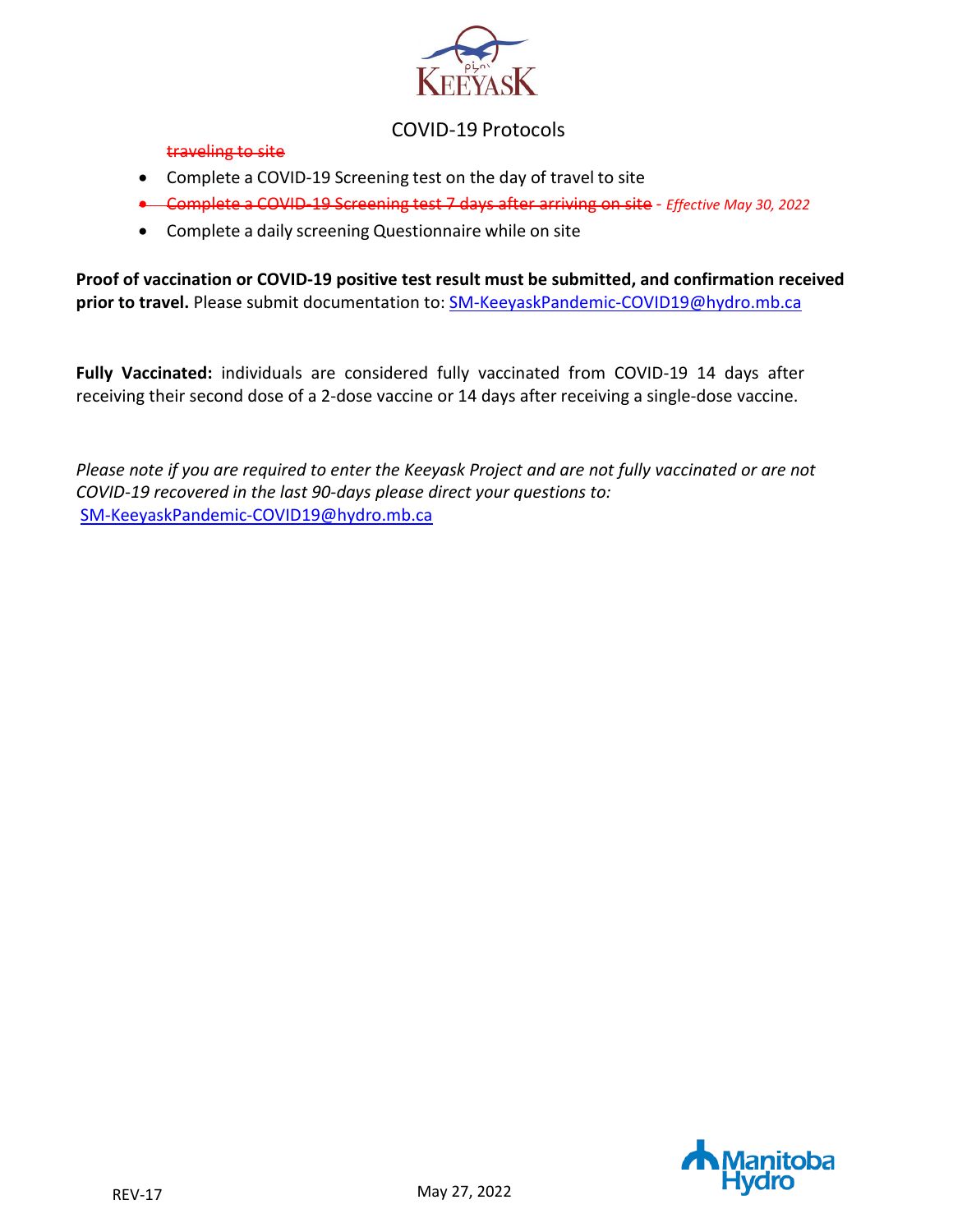

## **Close Contact Tracing**

- Contact tracing is conducted by the Nurse Practitioner for all COVID-19 positive cases. When a close contact is identified (day 1) they are required to report to Medical Services for an assessment.
- The Nurse Practitioner will assess all close contacts and complete required COVID-19 testing.
	- o Positive Result: required to isolate immediately for a minimum of five days.
	- o Negative Test Result and Symptomatic: required to isolate immediately until negative test results received and symptom free for 24hrs.
	- o Negative Result: the contact will return to work and be required to complete follow-up testing as identified in the table below. The contact is also required to self-monitor for seven days and report the onset of any symptoms to the Nurse Practitioner.

| Day | Abbott ID | PCR Lab<br>Test | <b>Rapid Test</b> |
|-----|-----------|-----------------|-------------------|
|     |           |                 |                   |
|     |           |                 |                   |
| я   |           |                 |                   |
|     |           |                 |                   |

• In addition, the Day 3 & 7 on-site screening tests must be completed as scheduled.

## **Commuting**

Commuting is suspended until further notice.

## **Inbound and outbound busing and flights**

- Physical distancing is not required although encouraged where possible
- N95 or KN95 masks are mandatory
- Cohorting is still required where possible
- N95 or KN95 masks will be required on the Gillam/Thompson shuttles

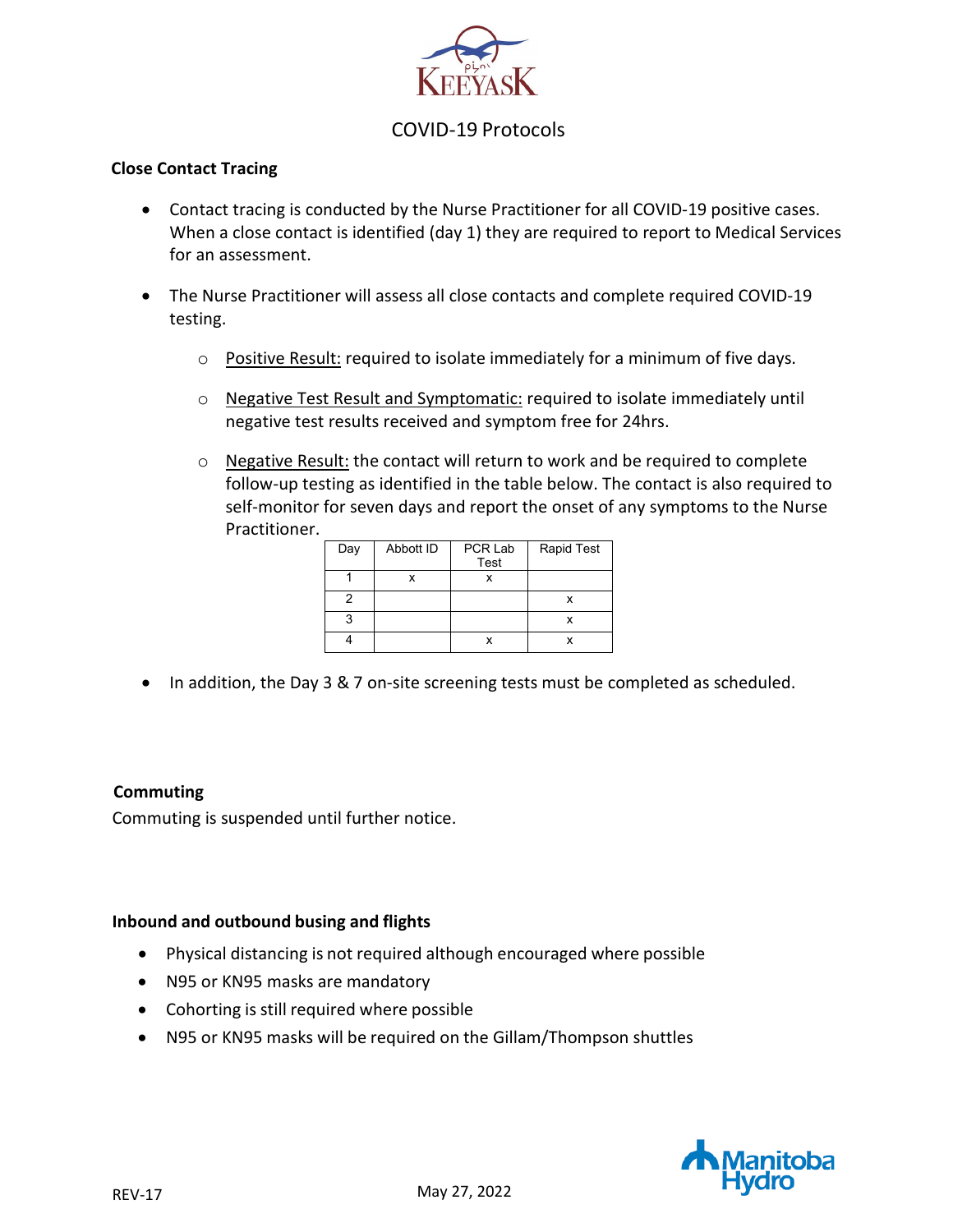

## **Site Busing and Vehicles**

- Masks are mandatory when there is more than one occupant
- Physical distancing is recommended where possible
- Cohorting/tracking is required, to the degree possible
- Individuals must follow the COVID-19 Guidelines implemented by their employer

## **Construction Site Work Fronts**

- KN95 or N95 respirator mask usage is recommended but not required
- Mask usage is recommended when unable to maintain 2 metres (6 feet) of physical distance and when moving around the workplace
- Physical distancing is recommended where practicable
- Cohorting is encouraged
- Individuals must follow the COVID-19 Guidelines implemented by their employer
- Periodic audits and checks will be performed to determine vaccination status

## **Camp Facilities & Expectations**:

- KN95 or N95 respirator mask usage is recommended but not required in all indoor, common spaces
- Kitchen/Dining room
	- $\circ$  Open at full capacity with no restrictions
- Theatre Open
	- o Masks are recommended but not required
- Golf Simulator Open
	- o Masks are recommended but not required
- Pool tables Open
	- o Masks are recommended but not required
	- o Physical distancing of two metres (6 feet) apart is recommended
- Commissary Open
	- o Only three patrons allowed in at one time

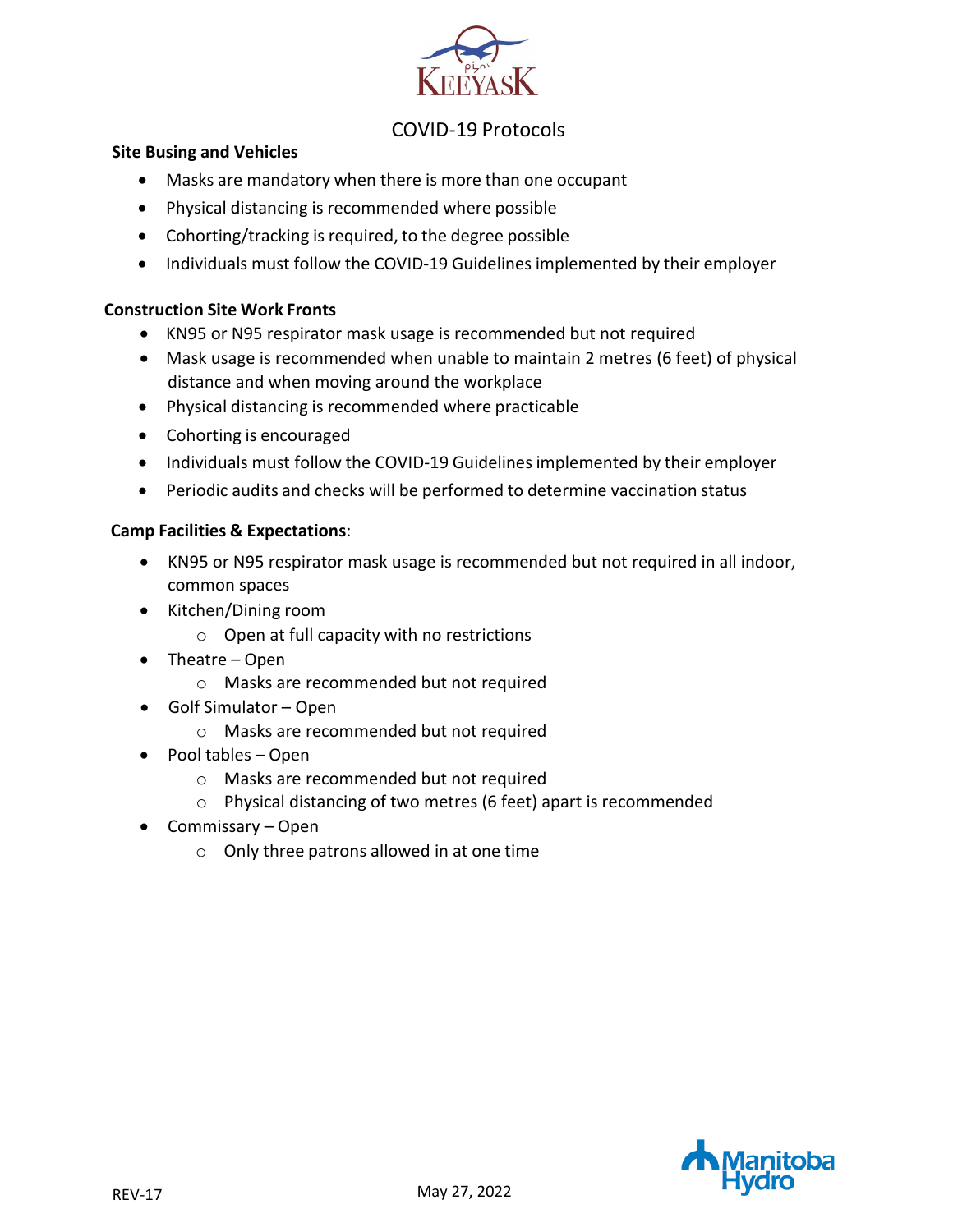

- Wellness Centre
	- o Opened at full capacity
	- o Mask usage is recommended but not required when unable to maintain two meters (6 feet) of physical distance
	- o Physical distancing of two metres (6 feet) apart is recommended
	- o Equipment must be cleaned before and after use by the user
	- o Group sports/activities are allowed
	- o No group classes
	- o Saunas- Open
		- 1 person per time in the sauna
		- Door must be left open for 10 minutes between patrons
- Lounge
	- o Open at full capacity with no restrictions

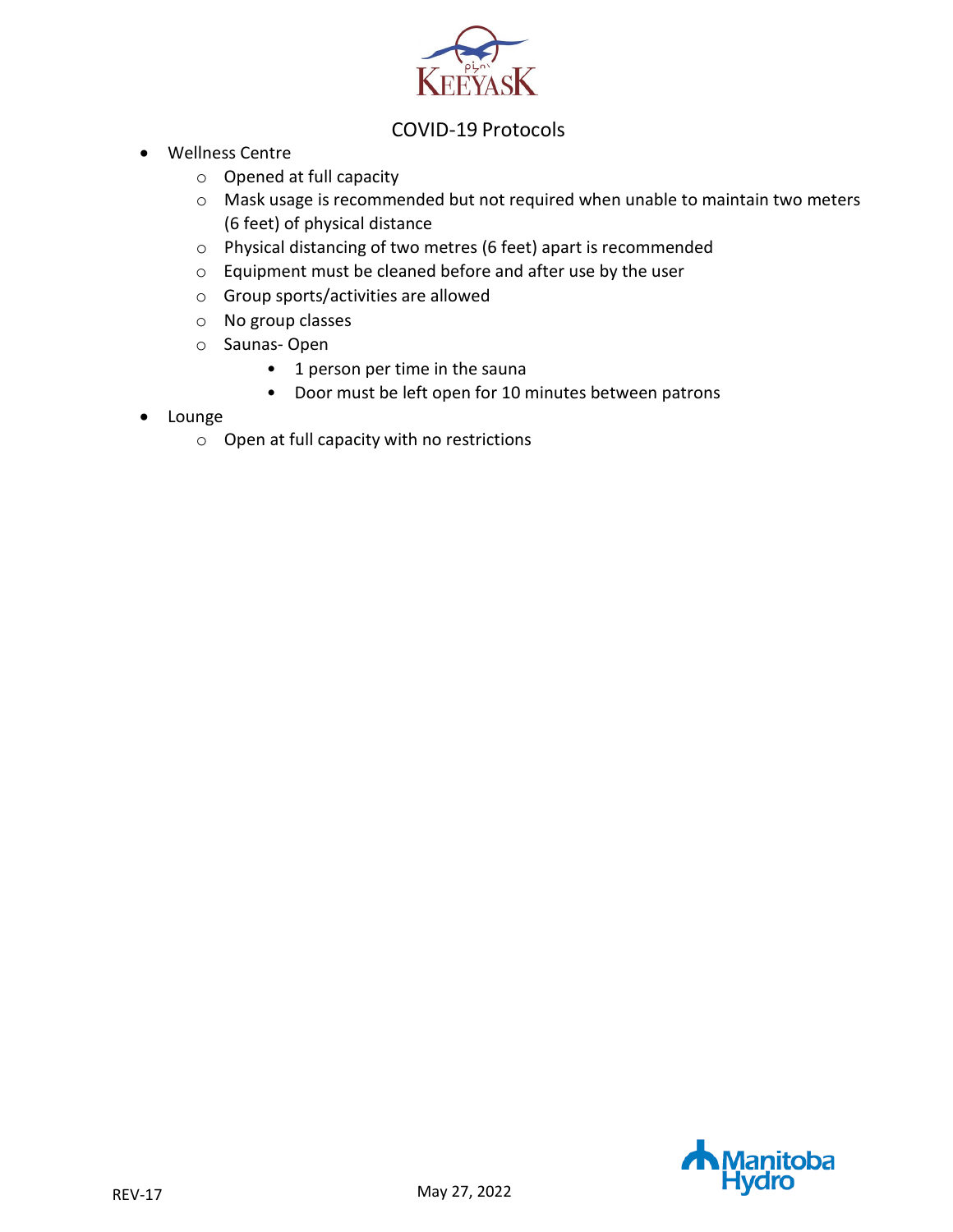

# **Self-isolation Requirement**

## **Self-isolation is a behavior that helps prevent the spread of COVID-19.**

If you are going to the Keeyask project site, you are required to **self-isolate** prior to travel. The purpose of this self-isolation is to prevent the spread of COVID-19 from outside the site to the project. You may not necessarily be ill with COVID-19, but there is a risk that you can carry the virus with you (without showing any symptoms). You must stay at a single location (i.e. home, hotel room, camp room), and stay away from other people.

During the isolation period you will also be required to **self-monitor** for symptoms. Selfmonitoring means assessing yourself daily for symptoms - such as fever, cough, difficulty breathing, etc. - and taking your temperature once in the morning and once in the evening. If any symptoms develop, contact your local health authority immediately.

- Use food delivery service or online shopping
- Have friends or family run errands if you can't get delivery.
- Schedule any appointments BEFORE you start your isolation – anytime you break isolation – your isolation period starts again.

#### **DO KEEP IN CONTACT WITH FRIENDS**

- Use technology, such as video calls to keep in touch with friends and family.
- Host virtual hangouts or family dinners

#### **DO MONITOR YOUR SYMPTOMS**

- Take and document your temperature daily.
- If you develop symptoms contact your local health authority and notify your supervisor.

#### **DO STAY HOME DO PROTECT OTHERS**

- Wash your hands frequently
- Cough into your elbow
- Keep 2 metres (6ft) away from others even inside your home.
- Everyone should wear a mask if they are in the same room as you.

#### **DO CONTINUE TO EXERCISE**

- Exercise at home
- Go outside for some fresh air, or walk the dog, ensuring you stay 2 metres away from others.

#### **DO CLEAN ALL HIGH-TOUCH SURFACES**

- High-touch surfaces: toilets, bedside tables, and door handles should be cleaned daily using a storebought disinfectant.
- High-touch electronics such as phones, computers, and other devices should be disinfected with 70% alcohol

## **DO NOT GO TO PUBLIC PLACES**

Stay away from shared public areas (e.g. malls, fitness centres, places of worship, restaurants, etc.)

## **DO NOT HAVE VISITORS**

- No visitors unless essential (e.g. a care provider)
- As much as possible stay in a separate room away from other people in your home.

## **DO NOT SHARE PERSONAL ITEMS**

• Including towels, toothbrushes, linens,

thermometers, cigarettes, unwashed utensils,

electronic devices (phones and computers), etc.

#### **DO NOT USE PUBLIC TRANSPORTATION**

• Do not use public transportation, taxis, or rideshares.

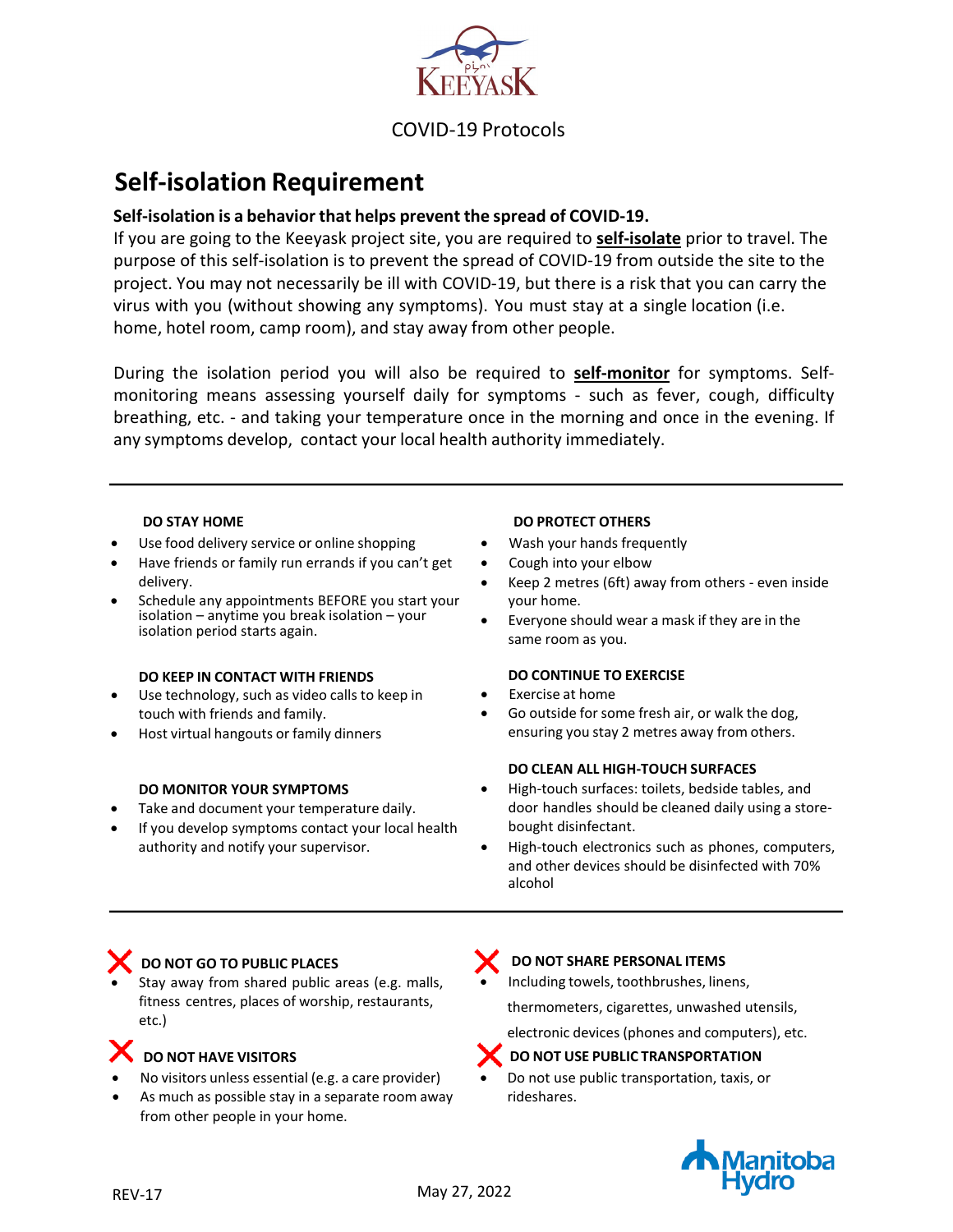

## **Frequently Asked Self-Isolation Questions**

## **What is the point of self-isolation?**

This is how you can help slow and reduce the spread of COVID-19 and protect your Brothers and Sisters on site.

## **Why should I self-isolate if I don't have symptoms?**

You can have a virus in your body and not know it. It is important to stay at home and take the time to ensure you do not develop symptoms. The goal is to reduce the possibility of you bringing some of the virus up to site.

#### **Can I go to the mall?**

No. You must stay home.

## **Can I use taxis/public transit/ride share?**

No. You cannot ensure that you are 2 metres from other people on public transit. Using taxis, public transit, and ride shares puts you at risk of picking up the virus as they are considered shared, public places.

## **Should I go to a medical appointment?**

Try to schedule medical appointments before your isolation period. If you must seek medical care, wear a mask and try avoiding as many people as possible. Notify your employer that you will be leaving isolation in advance for approval. Walk or drive yourself to your appointment if possible.

## **Can I go for a walk outside?**

Yes. It is important to continue to exercise. BUT it is important that you avoid crowded areas and stay at least 2 metres from other people. Wash your hands before you leave your home and when you return.

#### **Can I go to the pharmacy to pick up my medication?**

No. If you need medications, use a pharmacy delivery service or ask a friend to pick them up and bring them to your home.

## **Can I get the mail and newspaper?**

If your mail is delivered directly to your house, it is ok to go to your mailbox. Make sure you wash your hands. If your mail is delivered to an apartment or community mailbox, or the post office, ask a friend to pick it up and deliver it to you.

## **Can I go through a drive-through for coffee/food?**

No. Self-isolation means staying isolated at home. Use delivery services or ask someone to deliver coffee or food to you.

## **Should I cancel my haircut/pedicure/spa treatment?**

Yes. These are examples of non-essential appointments.

#### **Can I have visitors?**

No. You are not isolated if other people are there with you – even for a minute. Use technology, such as video calls, to keep in touch with friends and family.

#### **Can I have playdates for my kids or playdates in my home?**

No. Consider novel ways to keep in touch like virtual meetings, virtual hangouts, video "family dinners", or virtual playdates for your kids.

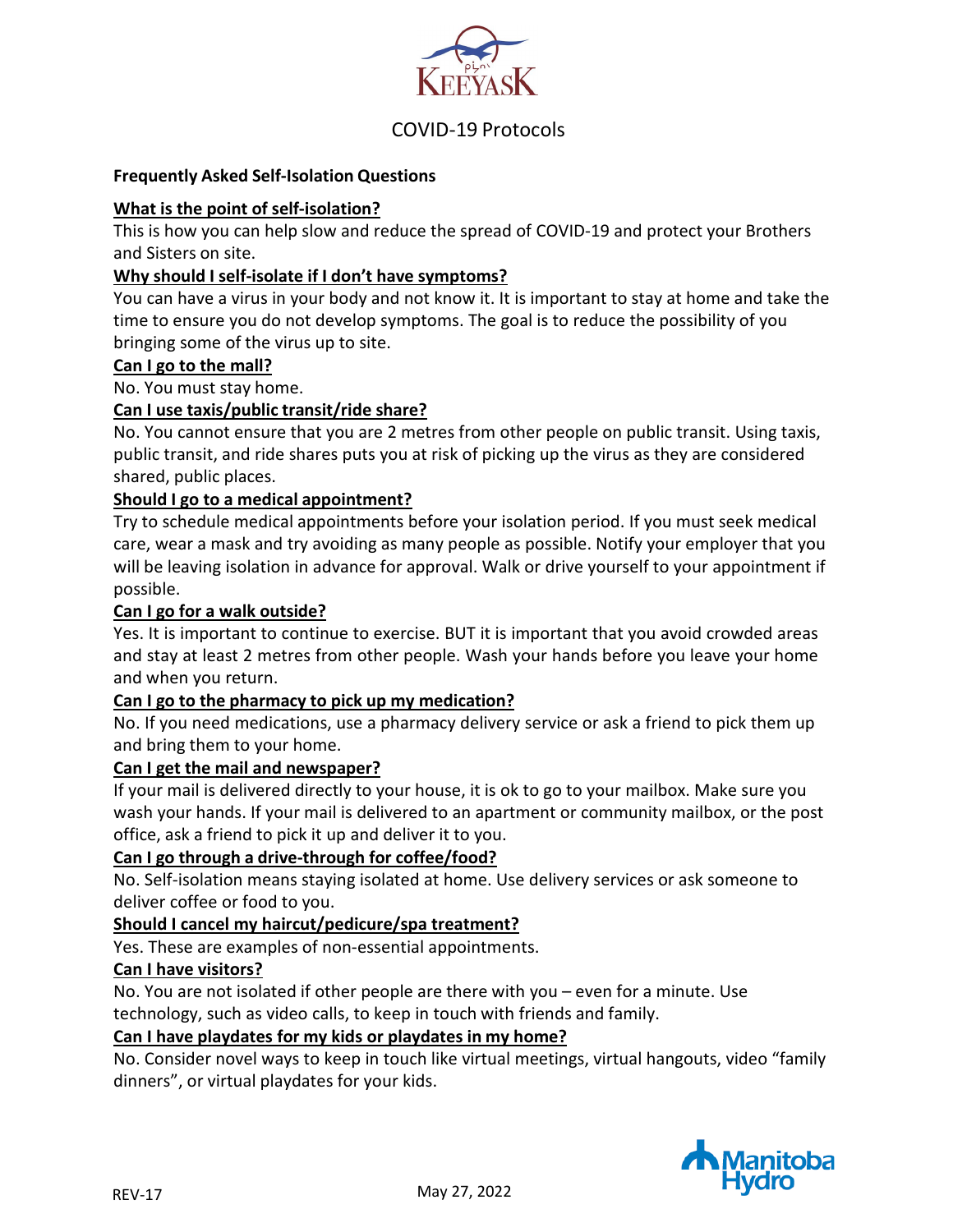

## **SELF-MONITORING PROCESS**

Should any worker develop a fever of > 38°C (100.4°F), cough, shortness of breath or breathing difficulties, or any other symptoms of COVID-19, such as: muscle aches, weakness, headache, sore throat or runny nose, then they must to go medical services immediately. How to correctly take temperature:

- Take your temperature twice a day (morning and night), using a digital thermometer by mouth (oral).
- Do not eat, drink, smoke or chew gum for 30 minutes prior to taking your temperature
- Do not take Acetaminophen or Ibuprofen during the entire monitoring period UNLESS your health care provider advises you otherwise.
- Use the table below to record your temperature, and any other symptoms you may experience during the self-isolation period.

|                  |      | Temperature (in Celsius) |         | Symptoms |
|------------------|------|--------------------------|---------|----------|
| Day              | Data | Morning                  | evening | Y/N      |
| $\mathbf{1}$     |      |                          |         |          |
| $\overline{2}$   |      |                          |         |          |
| 3                |      |                          |         |          |
| $\overline{4}$   |      |                          |         |          |
| 5                |      |                          |         |          |
| $\boldsymbol{6}$ |      |                          |         |          |
| $\overline{7}$   |      |                          |         |          |
| 8                |      |                          |         |          |
| $\overline{9}$   |      |                          |         |          |
| 10               |      |                          |         |          |
| 11               |      |                          |         |          |
| 12               |      |                          |         |          |
| 13               |      |                          |         |          |
| 14               |      |                          |         |          |

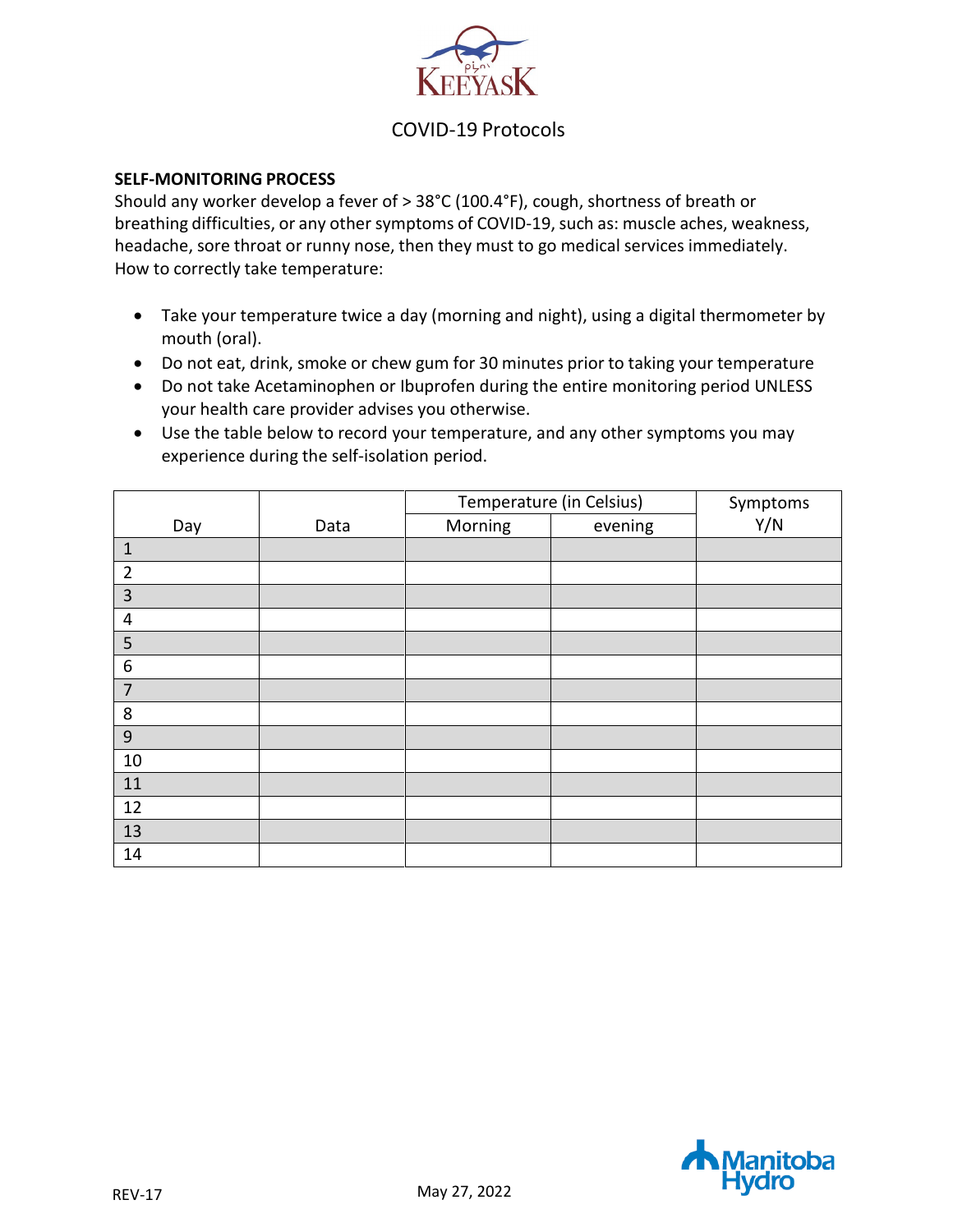

## **Keeyask Generation Station Project**

## **Self-Isolation/Isolation COVID-19 Declaration**

I was in □ self-isolation or □ isolation **(check which applies and complete information below):**

NAME:

POSITION:

PHONE #:

EMAIL:

SUPERVISORS NAME:

EMPLOYER/CONTRACTOR NAME:

I began self-isolation/isolation on the day of 1980 and completed the requirement on day of  $\frac{1}{20}$ ,  $\frac{20}{20}$ 

I confirm that while I was in self-isolation/isolation I complied with all requirements, which included self-monitoring, as required by Manitoba Hydro and Manitoba Provincial health authorities.

**I declare that I have complied with the above-noted requirements and that thisinformation is accurate and true. I understand that providing incomplete or inaccurate information could lead to disciplinary and/or removal of site access.**

**SIGNATURE:** 

**DATE:**